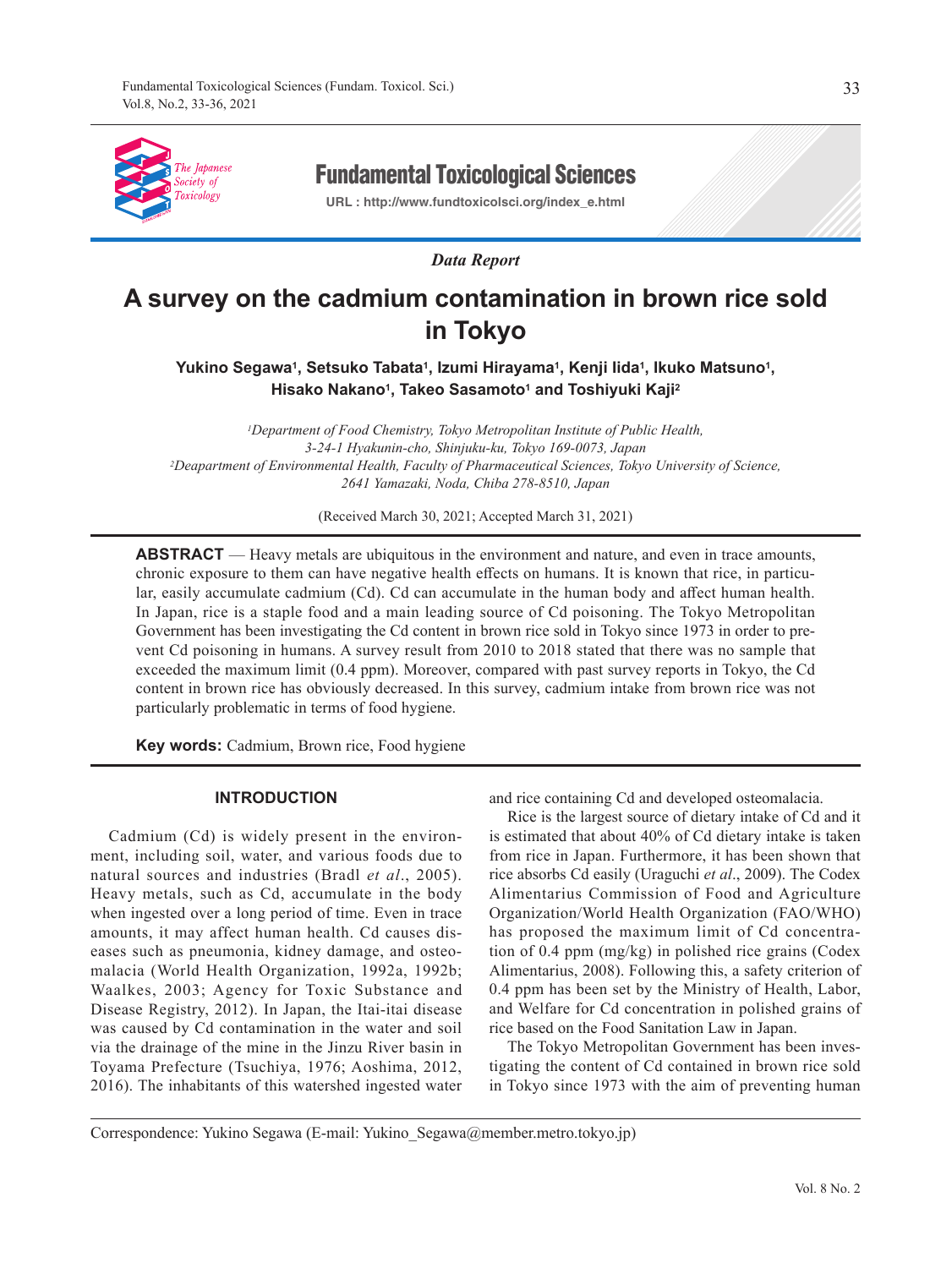#### Y. Segawa *et al.*

| year |                   |                            |         | Level (ppm) |                     |  |
|------|-------------------|----------------------------|---------|-------------|---------------------|--|
|      | Number of samples | Number of positive $(\% )$ | Minimum | Maximum     | Average value (ppm) |  |
| 2010 | 185               | 91.4                       | n.d.    | 0.29        | 0.05                |  |
| 2011 | 181               | 96.2                       | n.d.    | 0.38        | 0.05                |  |
| 2012 | 186               | 90.3                       | n.d.    | 0.27        | 0.05                |  |
| 2013 | 183               | 80.3                       | n.d.    | 0.19        | 0.04                |  |
| 2014 | 180               | 81.7                       | n.d.    | 0.21        | 0.05                |  |
| 2015 | 180               | 71.1                       | n.d.    | 0.22        | 0.04                |  |
| 2016 | 180               | 72.2                       | n.d.    | 0.25        | 0.04                |  |
| 2017 | 169               | 77.1                       | n.d.    | 0.33        | 0.05                |  |
| 2018 | 186               | 80.1                       | n.d.    | 0.26        | 0.05                |  |

**Table 1.** Cadmium concentration in brown rice by year (2010-2018).

\* n.d.: < 0.01 ppm \*Cd concentrations less than the lowest LOD in samples was evaluated as a half of LOD.

intake of Cd-contaminated rice in the city. In this study, we report the survey results of Cd content in brown rice during the nine years from 2010 to 2018 in Tokyo.

# **MATERIALS AND METHODS**

#### **Samples**

From 2010 to 2018, brown rice samples produced in various Japanese regions were collected from warehouses in Tokyo.

# **Apparatus**

A microwave digestion system, Microwave (MultiWave3000, PerkinElmer, Inc., Waltham, MA, USA), was used for acid digestion. Determination of elemental concentration was carried out with graphite furnace atomic absorption spectrometry (GF-AAS, AA7000, Shimadzu Corporation, Kyoto, Japan).

# **Reagents**

The reagents of analytical grade quality were used for all analyses. Water was purified using a Milli-Q system (Merck Millipore, Tokyo, Japan). The standard solution of 100 mg/L for Cd (chemical analysis grade) was obtained from Kanto Chemical (Tokyo, Japan). In the digestion and extraction procedures, the concentrated nitric acid (61%) and hydrogen peroxide (35%) were used that were obtained from Kanto Chemical. For GF-AAS analysis, ammonium phosphate dibasic and ascorbic acid were used as the matrix modifier.

# **Method**

The samples were homogenized using a food processor. About 0.5 g of each sample was accurately weighed, added with 8 mL of  $HNO<sub>3</sub>$ , and then left overnight. Next, 2 mL of hydrogen peroxide was added just before the samples were microwave-digested. After being digested, the sample solution was made to cool down to room temperature, and it was made up to 50 mL with ultrapure water. Then, the Cd concentrations were determined by GF-AAS. The wavelength for Cd was set to 228.8 nm and the spectral bandpass to 0.5 nm. Then, for the matrix modifier, ammonium phosphate dibasic and ascorbic acid were used. In this method, the limit of quantitation (LOQ) for cadmium was 0.01 ppm.

# **RESULTS AND DISCUSSION**

According to the result of 1630 samples from 2010 to 2018, no sample exceeded the maximum limit (0.4 ppm) that was mandated by the Food Sanitation Law in Japan. Over the 9 years, the average Cd concentration ranged from 0.04 to 0.05 ppm (Table 1). It should be noted that Cd concentrations that were less than the lowest LOQ in samples were evaluated as a half of the LOQ.

According to previous reports (Hagiwara *et al*., 2010), between 1973 and 2009, the average of Cd content has been 0.04 to 0.09 ppm, and in some cases, brown rice that contained more than 0.4 ppm Cd were found every year from 1973 to 1981. However, since 1982, the number of brown rices containing more than 0.4 ppm of Cd has decreased significantly, and in the survey from 2002 to the present, no brown rice containing more than 0.4 ppm of Cd was found.

The distribution of cadmium concentration in rice from 2010 to 2018 is shown in Fig. 1. Over the nine years, from 2010 to 2018, the ratio of Cd content below the limit of quantification (0.01 ppm) was 17.6%; between 0.01 ppm and 0.05 ppm, 42.4%; between 0.05 ppm and 0.1 ppm, 26.6%; between 0.1 ppm and 0.2 ppm, 11.9%; and between 0.2 and 0.4 ppm, 1.4%. Similar results were found in national surveys.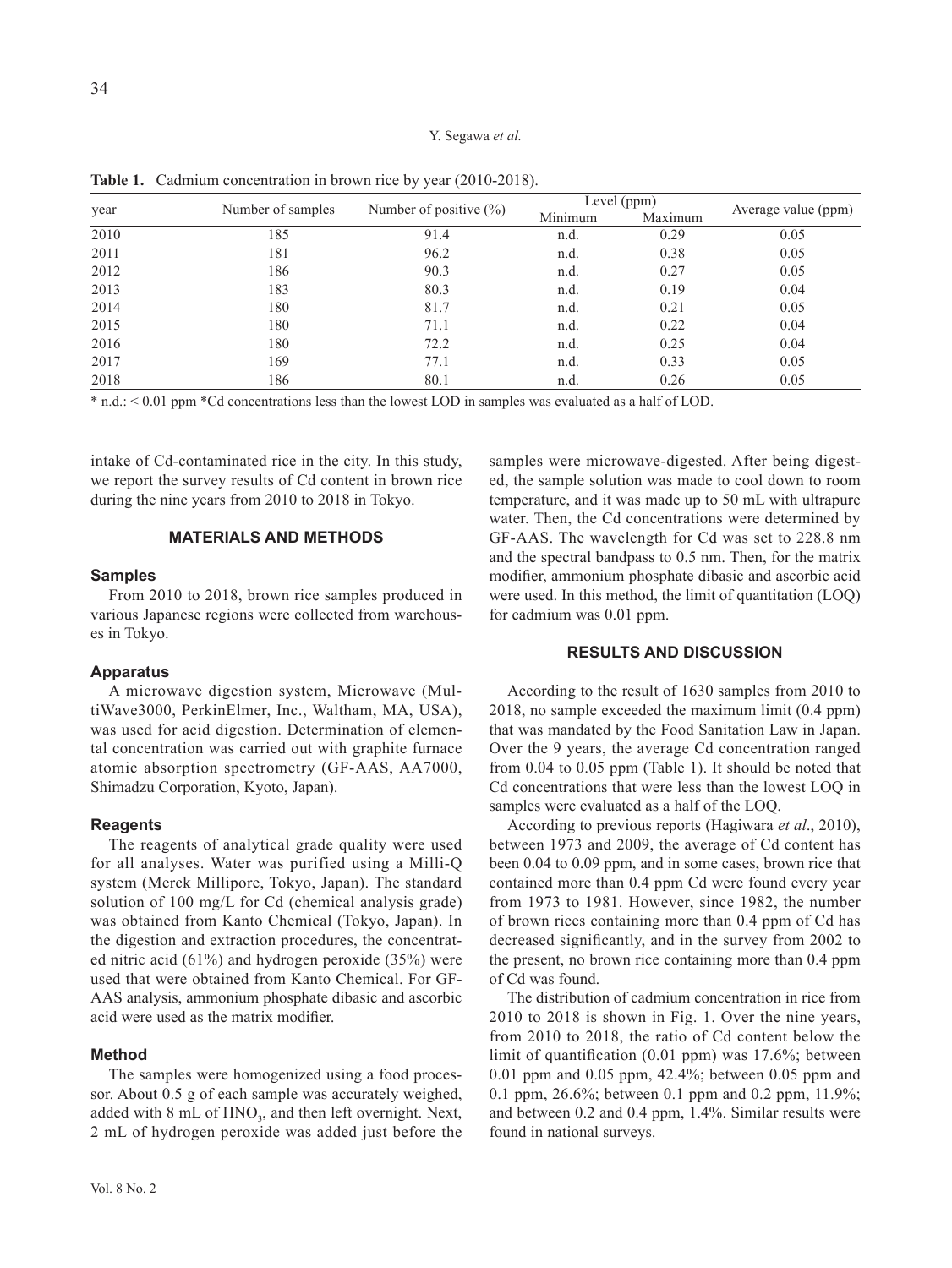

A survey on the cadmium contamination in brown rice in Tokyo

**Fig. 1.** Distribution of Cd concentration in brown rice from 2010 to 2018.

**Table 2**. Cadmium concentration in brown rice by production area.

|                         | Hokkaido |          | Tohoku       |              | Kanto    |      | Chubu    |          | Kansai         |      | Chugoku  |          | Kyusyu           |          |
|-------------------------|----------|----------|--------------|--------------|----------|------|----------|----------|----------------|------|----------|----------|------------------|----------|
| Number of samples       | 68       |          |              | 745<br>312   |          | 444  |          | 20       |                |      |          | 38       |                  |          |
| Average value (ppm)     | 0.01     |          |              | 0.04<br>0.05 |          | 0.05 |          | 0.05     |                | 0.03 |          | 0.02     |                  |          |
| Max value (ppm)         | 0.07     |          | 0.33<br>0.22 |              | 0.38     |      | 0.23     |          | 0.06           |      | 0.10     |          |                  |          |
|                         | number   | $(\%)$   | number       | (%)          | number   | (%)  | number   | (%)      | number         | (%)  | number   | (%)      | number           | $(\%)$   |
| ${}< 0.01$              | 38       | 55.9     | 101          | 13.6         | 81       | 26.0 | 51       | 11.5     | 4              | 20.0 | $\Omega$ | $\Omega$ | 13               | 34.2     |
| $0.01 \leq x \leq 0.05$ | 28       | 41.2     | 311          | 41.7         | 141      | 45.2 | 178      | 40.1     | 11             | 55.0 |          | 66.7     | 24               | 63.2     |
| $0.05 \leq x \leq 0.1$  |          | 2.9      | 214          | 28.7         | 62       | 19.9 | 149      | 33.6     |                | 10.0 |          | 33.3     | $\mathbf{0}$     | $\theta$ |
| $0.1 \leq x \leq 0.2$   | 0        | $\Omega$ | 102          | 13.7         | 25       | 8.0  | 64       | 14.4     | $\overline{2}$ | 10.0 | $\theta$ | $\theta$ |                  | 2.6      |
| $0.2 \leq x \leq 0.4$   | 0        |          | 17           | 2.3          | 3        | 1.0  | 2        | 0.5      |                | 5.0  | $\Omega$ | $\Omega$ | $\theta$         | $\Omega$ |
| > 0.4                   |          |          | $\theta$     | $\mathbf{0}$ | $\theta$ |      | $\theta$ | $\theta$ | $\theta$       |      |          | $\theta$ | $\boldsymbol{0}$ | $\theta$ |

In the same span of years, the average value of Cd content was extremely lower than before 2009 (Hagiwara *et al*., 2010). This is thought to be an effect of the measures taken by the government and Ministry of Agriculture, Forestry and Fisheries to reduce Cd, for example, phytoextraction, soil dressing, and water management (Murakami *et al*., 2007; Arao *et al*., 2009).

The Cd concentrations in brown rice are summarized in Table 2. They are classified into seven areas except for Okinawa and Shikoku. No significant difference was observed in the cadmium concentration between the areas. The average of cadmium concentration was  $\leq 0.05$ ppm in all regions, which is extremely low compared to the maximum limit. Samples with cadmium concentrations of 0.2-0.4 ppm were detected in four regions, namely Tohoku, Kanto, Chubu, and Kansai. The highest ratio of brown rice with low cadmium concentration was in Hokkaido. In conclusion, the cadmium concentration in brown rice was low in all regions and would unlikely to pose a risk to human health.

**Conflict of interest----** The authors declare that there is no conflict of interest.

#### **REFERENCES**

- Aoshima, K. (2012): Itai-itai disease: cadmium-induced renal tubular osteomalacia − Current status and future perspective. Nippon Eiseigaku Zasshi, **67**, 455-463. (in Japanese)
- Aoshima, K. (2016): *Itai-itai* disease: renal tubular osteomalacia induced by environmental exposure to cadmium — historical review and perspectives. Soil Sci. Plant Nutr., **62**, 319-326.
- Agency for Toxic Substance and Disease Registry (ATSDR). (2012): Toxicological Profile for Cadmium 3.2.2.2 Health Effect- Renal effects. pp. 147-167, Atlanta.
- Arao, T., Kawasaki, A., Baba, K., Mori, S. and Matsumoto, S. (2009): Effects of water management on cadmium and arsenic accumulation and dimethylarsinic acid concentrations in Japanese rice. Environ. Sci. Technol., **43**, 9361-9367.
- Bradl, H. (ed.) (2005): Heavy metals in the environment: origin, interaction and remediation, vol 6, pp.1-25, Elsevier, Amsterdam.
- Codex Alimentarius. (2008): Codex general standard for contaminants and toxins in foods and feed. Codex Stan, 193-1995.
- Hagiwara, T., Amemiya, T. and Yamanobe, H. (2010): Cadmium and Heavy Metal Contents of Brown Rice Carried in Tokyo. Ann. Rep. Tokyo Metr. Inst. Pub. Health, **61**, 185-190.